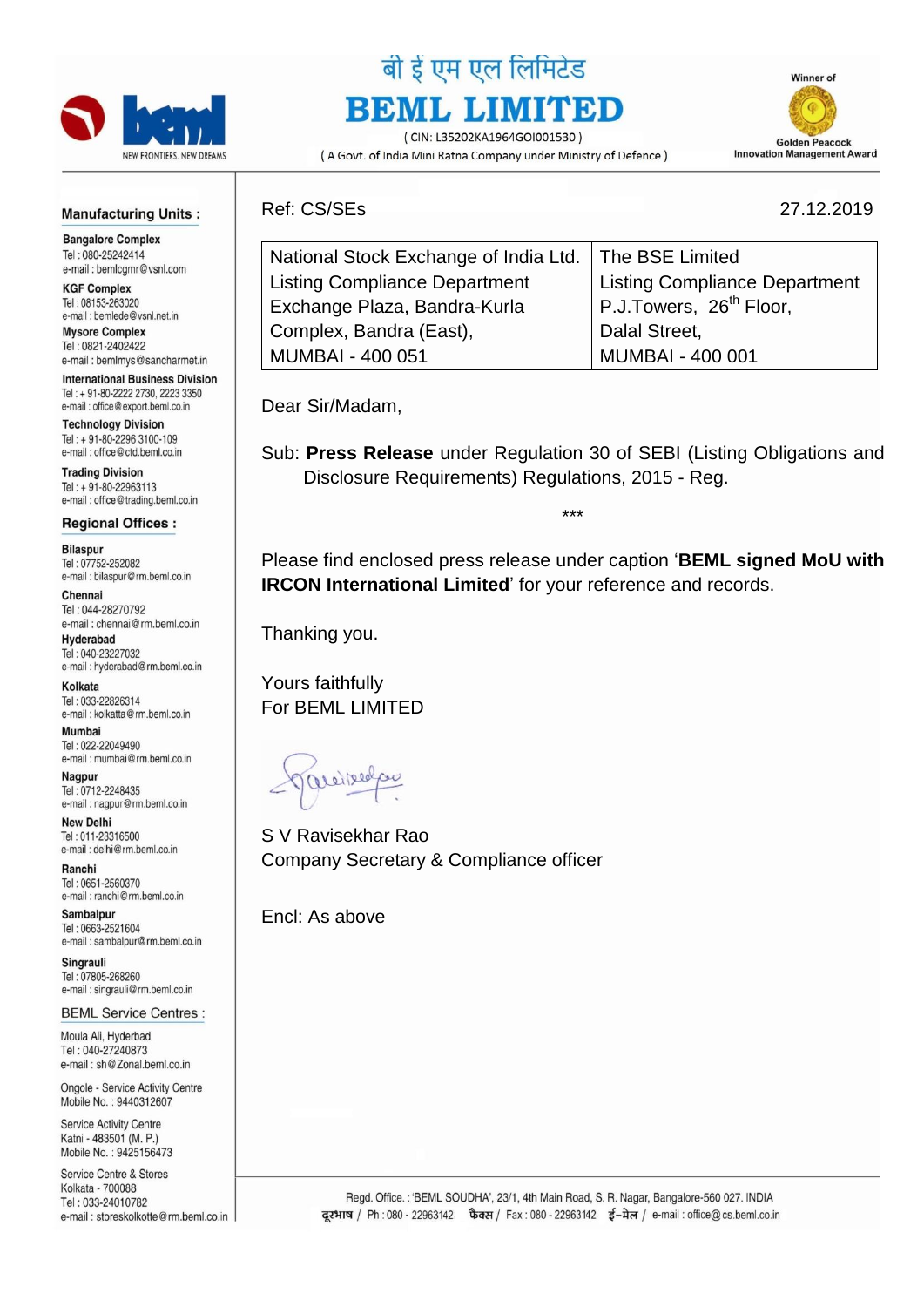

## **BEML signed MoU with IRCON International Limited**

BEML Limited, a schedule A company under Ministry of Defence, and a leading Rail & Metro manufacturer, signed a Memorandum of Understanding (MoU) with M/s IRCON International Limited to explore and address opportunities in the overseas market by synergizing each other's strengths for large infrastructure projects in the transportation sector.

At a function held in New Delhi on 27<sup>th</sup> December 2019 MoU copies were exchanged in the presence of Dr. D K Hota, CMD, BEML and Mr. S K Chaudhary, CMD, IRCON International Limited.

This MoU is aimed at promoting supply of BEML manufactured rolling stock as well as construction equipment for Railway projects outside India wherein IRCON will carry out civil and construction work as well as facilitate design validation and provenness for rolling stock of BEML to address export opportunities together.

Speaking on the occasion, Dr. D K Hota, CMD, BEML, said, "both the companies by synergizing their strengths can attain new heights in the International Market. Govt of India LoC is huge opportunity for BEML & IRCON to work together". CMD BEML also mentioned that the true vision of Hon'ble Prime Minister's "Make in India" is epitomized by BEML's strong manufacturing and R&D capabilities.

Mr. S K Chaudhary, CMD, IRCON, said, "IRCON has a strong International presence and have proven capabilities in the field of track laying, construction, electrification of railway and infrastructure construction projects and are presently operating in Algeria, Myanmar, Bangladesh, Nepal and Sri Lanka". He appreciated BEML's capabilities and international presence expressed that this MOU may turn a significant leaf in the journey of both these great organizations for projects outside India.

This is a step towards further thrust on globalization by joining the complementary strengths of two large CPSEs.